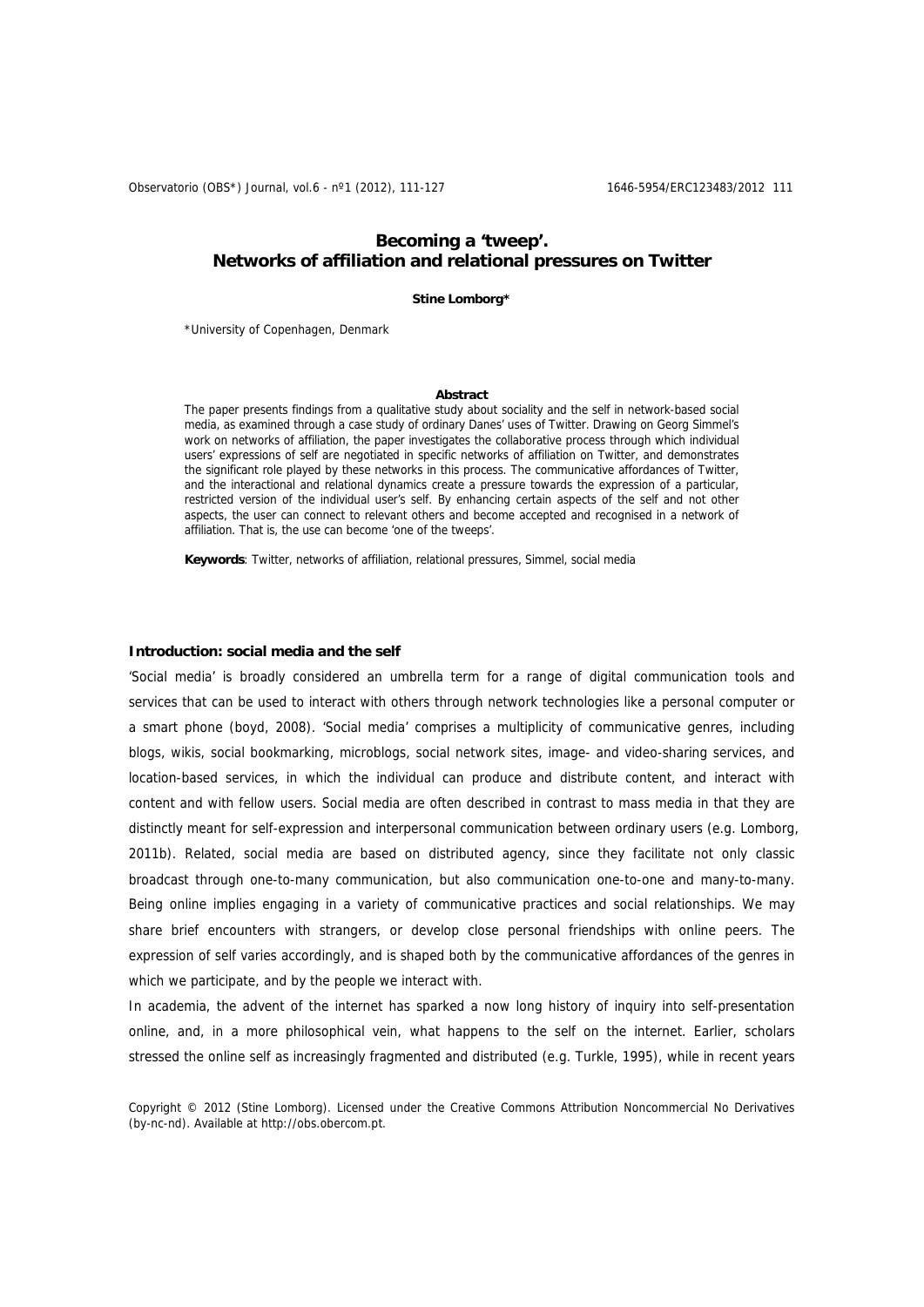there has been a renewed focus on the continuity between online and offline expressions of self (e.g. Robinson, 2007; boyd, 2008). Many studies of self-presentation online have invoked Erving Goffman's theories on facework and impression management (e.g. Goffman, 1959) to describe how users adjust their self-presentation to their peers online (e.g. Brake, 2009; Ellison, Heino & Gibbs, 2006; Donath, 1999). Boyd (2008) has framed this as 'writing oneself into being', lending a catchy phrase from Sundén (2003) to describe how establishing online presence requires people to represent themselves to an audience by constructing profiles on social network sites, blogs an so forth, and filling in the information that they find relevant (boyd, 2008: 128-130).

Instead of approaching identity as the individual user's self-presentation to an (often unknown and unfamiliar) audience, this paper contributes to discussions of the online self by emphasising the collaborative process through which users' expressions of selves are negotiated and adjusted in specific social networks and networked interactions. Drawing on Georg Simmel's work on networks and group affiliation (1955), I analyse and discuss the self as a relational and interactional accomplishment, arguing that the networks in which individual users belong play a significant role in the process of negotiating the self in social media.

For this purpose, I use a currently popular microblogging service, Twitter, as an illustrative example and reference point. Twitter is a relevant case because communication in Twitter is explicitly structured around articulated networks of affiliation. Through analysis of network configurations and how Twitter users attune to their networks, I demonstrate how Twitter entails a collaborative expression of the individual user's self, and argue that this collaborative or negotiated self, while not new and distinctly linked to social media, becomes particularly visible in the networked interactional dynamics characteristic of social media.

The analysis summarises key findings from a larger qualitative case study about communicative norms and sociality on Twitter that I carried out in early 2010. In the study, six ordinary Danish Twitter users allowed me to archive and analyse all their tweets and the @replies they received in a one-month period.<sup>[1](#page-1-0)</sup> I also interviewed the participants about the role of Twitter in their everyday lives, including their usage habits, preferences, and the relationships that they maintain to fellow users via their engagement with Twitter. The participants were purposefully sampled according to a maximum variation principle, allowing me to capture a broad range of use practices characteristic of specific subsets of the Danish Twittersphere. Specifically, the parameters used to ensure variance in Twitter profiles were network size, updating frequency, thematic focus and degree of conversationality, which previous studies have found important to explaining differences in Twitter use (e.g. Huberman, Romero & Wu, 2009; Naaman, Boase & Lai, 2010). In

<span id="page-1-0"></span><sup>&</sup>lt;sup>1</sup> The participants have signed informed consent statements granting me permission to use the data for the present study. The informed consent forms were<br>constructed according to the research ethical guidelines laid out b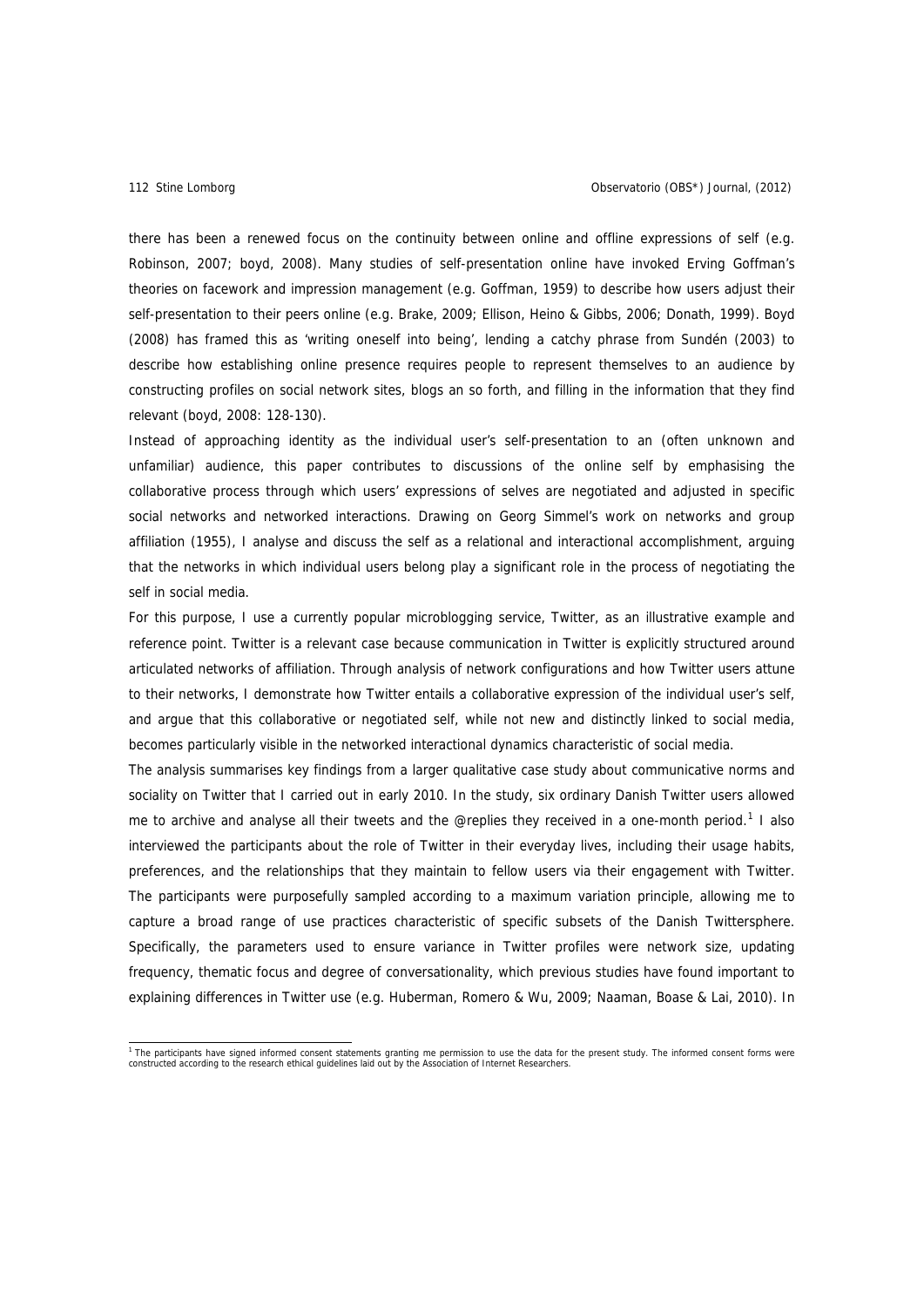Observatorio (OBS\*) Journal, (2012) Charles Company of Company Stine Lomborg 113

addition, three participants were female and three were male, and they were all between 25 and forty years old, which is the dominant age group in the Danish Twittersphere (Lomborg, 2011a).

The collected data was analysed inductively, using descriptive sociograms of participants' Twitter networks and ethnomethodological strands of inquiry into the social organization of practices and their accomplishments (Sacks, 1992; Garfinkel, 1967), before linking the findings to Simmel's work on networks of affiliation and the relational self. To delimit the analysis, I will focus on two participants, A (female in her early thirties) and B (male in his late thirties), who are both part of a distinct cluster in the Danish Twittersphere. The findings are, however, general for the entire material.

### **Structure**

After a short theoretical introduction to Simmel's ideas about the networked self, I establish Twitter as a specific type of network, namely a freely chosen network that evolves around the activity of establishing and maintaining connections with like-minded others about common interests. Then I turn to the data and provide a short descriptive analysis of the composition of the network or cluster in which A and B take part, demonstrating how the activities within the cluster are located in and driven by articulation of stronger affiliation to a smaller subset of peers, who may be labelled the 'tweeps'. Next, I provide a detailed analysis of the dynamics at work when new participants aspire to become acknowledged members of the cluster, arguing that the need for feedback and recognition creates a pressure towards becoming like the already established members, that is, attuning one's conduct to the group, by acquiring its characteristic style and tweeting about a limited set of topics that the group members have in common. Finally, I explore the cluster from a thematic perspective, showing how author and readers collaboratively negotiate the appropriate content, how these topics come to define a certain group identity, and how this nurtures the expression of particular aspects of the individual user's self, while making other aspects only peripherally if at all relevant.

# **Networked selves and Twitter**

In his essay, The web of group-affiliations (1955), Simmel unpacks a relational conception of the self by locating individual identity at the intersection of social circles. That is, a person's self is conceived as the sum of its expression in the different social activities and networks to which the person is affiliated in everyday life (Simmel, 1955: 155, Finnemann, 2003: 50). A fundamental principle in Simmel's relational conception of the self is that the expression of self varies with context. We constantly attune our behaviour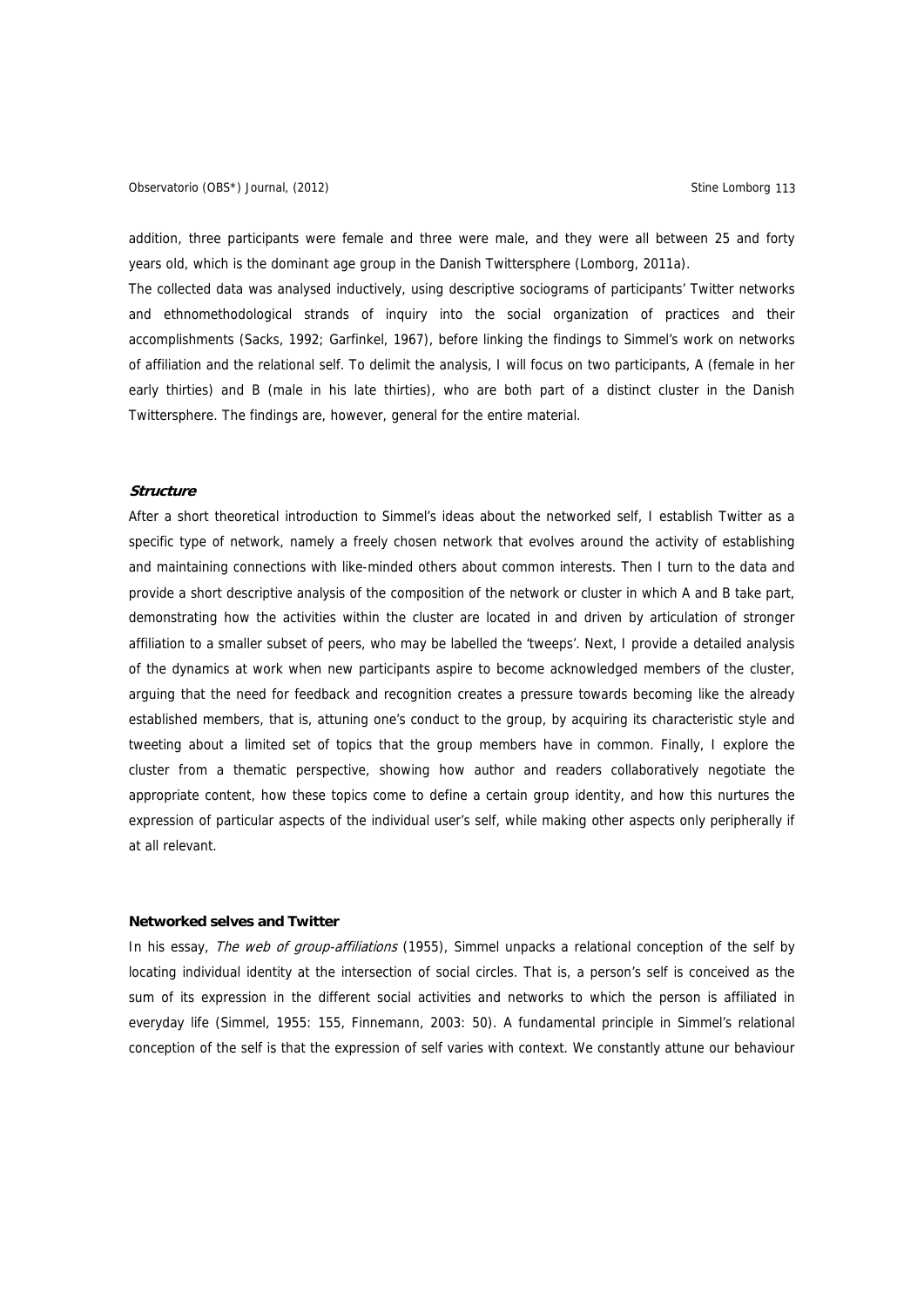and thinking to the different contexts of interaction in our daily lives, because these shifting contexts are characterised by different agreements about the purpose of social interaction, interactional norms and so on (Simmel, 1955: 139). Hence, in any specific setting, some elements of our identity are highlighted, while others are toned down, so that we can relate and carry ourselves appropriately in the presence of others. Twitter is one social setting or genre in which the self is relationally expressed. While not new and specific to Twitter and social media more broadly, the relational dynamics inherent to the process of negotiating expressions of self stand out distinctly in social media. Online, it is possible to track, observe, and document stability and change in the expression of self over time – at least in those services in which content is archived. Because of this, the role of the network in shaping expressions of identity are made more visible to the observer, thus providing an excellent opportunity to study how networks of affiliation come about and how individuals attune to them over time.

# **Twitter as a dynamic network of affiliation**

According to Simmel, the relationship between the individual and the social group or network has shifted through history. Specifically, modern society involves an increasing individual freedom to choose networks of affiliation based on personal needs and interests. A person's choice of affiliation thereby reflects the aspects of the self that he or she would like to emphasise. The infrastructure of the internet enables an intensification of such freely chosen and interest-based networks, because it allows for people to connect with likeminded strangers across space and time in a way that was not possible before.

Twitter, a so-called microblogging service, exemplifies the idea of freely chosen interest-based networks. Twitter is a permeable and highly dynamic social network that the individual is free to join and leave. Tweeting is voluntary, fulfils a personal purpose, and is typically driven by an interest in something, the wish to connect with likeminded people, or a need to express oneself in regard to something (e.g. Java, Song, Finin & Tseng, 2007). The activities on Twitter evolve on and around individual profiles embedded in a network of users. The main feature of the Twitter profile is a text box framed by the question: 'What's happening?', in which profile holders can write brief status updates of up to 140 characters in length, to share their current state of mind, whereabouts, experiences, or links to interesting content elsewhere online with their social networks (Naaman et al., 2010). The status updates can be read and commented on by those who have subscribed to them. The easy access and possibility to connect with like-minded others is part of what attracts many people to Twitter.

Users are required to generate and articulate a network of other users with whom they share a connection, which will enable them to view the activities and traverse the social networks of self and others within the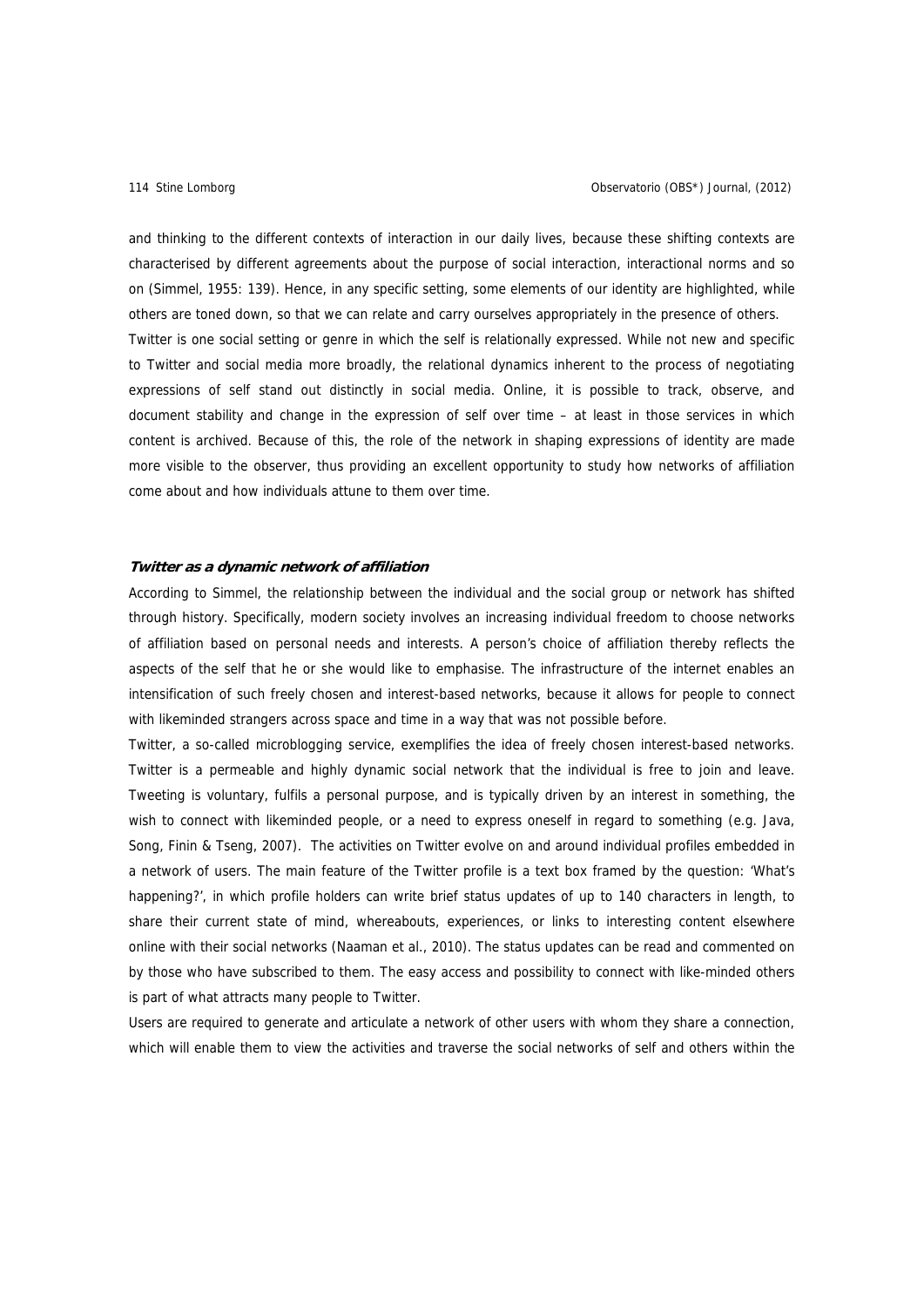system (boyd & Ellison, 2007). Twitter thus relies on 'a highly connected social space, where most of the information consumption is enabled and driven by articulated online contact networks' (Naaman et al., 2010: 1). In other words, to enter the flow of information and engage in conversations in Twitter, users must establish *connections* with each other. In Twitter, the tie structure is asymmetric, because the connections are not necessarily bi-directional but merely reflect an individual's attention to specific others who may or may not reciprocate the attention. Twitter profiles thus display a list of people that the user follows, and a list of 'followers' of the Twitter user. Hence, Twitter can be said to be a loosely connected structure with more densely knit clusters or sub-groups forming around particular themes and interests, and in which the participants link to and interact with each other. Because of Twitter's explicit articulation of the networks and aspired belongings of individual users, it is a useful site for examining the interplay between networks of affiliation and collaborative expressions of the tweeting self.

# **Positioning participants within the network**

Both A and B have quite expanded networks of followers and people they follow, and they are both very active in tweeting and commenting on other people's tweets. They are part of a quite densely knit, primarily Danish cluster of about 150 Twitter users. Albeit being a quite large cluster, it only represents a small part of the Danish Twittersphere.<sup>[2](#page-4-0)</sup> The cluster is characterised by many bi-directional links, that is, users who follow each other, rather than just one following the other. By reciprocating attention, participants recognise each other's membership of the cluster and reinforce symmetrical relationships and equipotentiality as the normative standard within the cluster. Further, the cluster is highly conversational as participants comment on each other's tweets. This is particularly true for the core members of the cluster. According to B the core of the cluster consists of about 40 very active users that interact in shifting constellations on Twitter on an almost daily basis. The table below summarizes the main figures of A and B in the archiving period, January 2010:

<span id="page-4-0"></span><sup>&</sup>lt;sup>2</sup> The size of the Danish Twittersphere is notoriously difficult to measure. According to Statistics Denmark, four percent of the Danish population between the ages of 16 and 74 say they have a profile on Twitter in 2010, corresponding to approximately 165,000 users (Danmarks Statistik, 2011: 26). However, these<br>statistics probably include many inactive profiles (i.e. users that and read other people's tweets on a regular basis, is probably much lower. For a discussion of the problems of measurement in social media studies, see and read other pro-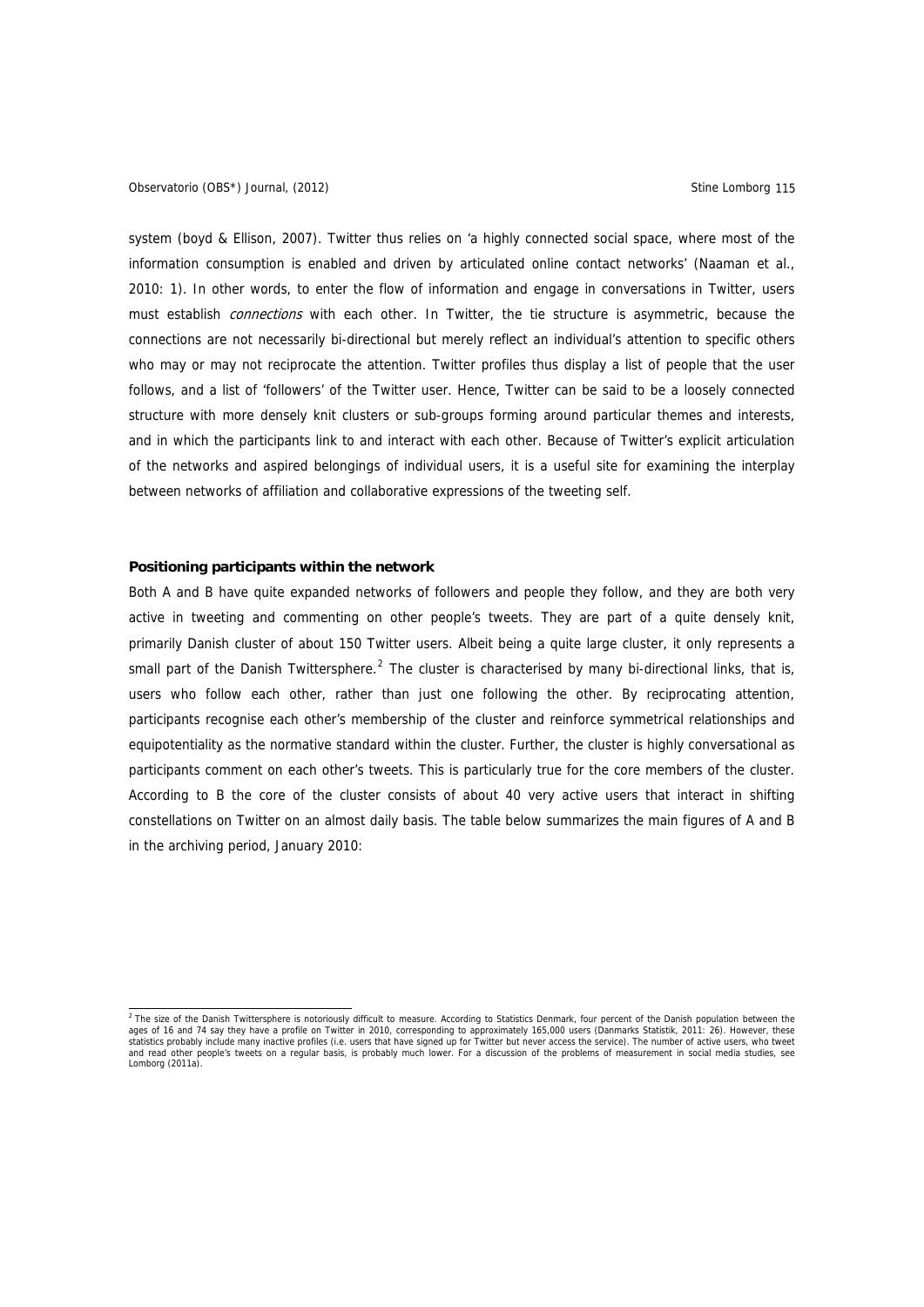| Participant | <b>Following</b> | <b>Followers</b> | Number of<br>tweets posted<br>by the author | Number of<br>replies to the<br>author | <b>Total activity</b><br>$(tweets +$<br>replies) |
|-------------|------------------|------------------|---------------------------------------------|---------------------------------------|--------------------------------------------------|
|             | 233              | 290              | 252                                         | 140                                   | 392                                              |
| В           | 286              | 365              | 912                                         | 399                                   | 1311                                             |

### **Table 1: Networks and Twitter activity in January 2010**

The numbers show a high degree of embeddedness and activity for A and B, as well as a lot of response from other users. This indicates that both users may be considered core or semi-core members of the cluster: they are recognised by their Twitter peers as users that contribute something useful and valuable to the network. This further suggests that participants A and B are good entry points for understanding the specific dynamics and interaction norms that constitute this particular blog cluster.

Despite being densely connected in the Twitter cluster, the two participants do not keep equally in touch with everybody in their networks. They only activate a minor subset of the cluster through interaction on Twitter (@replies, retweets, direct messages etc.). This active part of the network is even smaller when considering the relations that are reciprocally activated more than once or twice and thus are continuously kept vibrant through conversation over time. To illustrate, B has 24 interaction partners with all of whom he has 15-30 exchanges, while A has seven fellow users with whom she has 15-30 exchanges in the archived period. These reciprocal relationships signal stronger interpersonal affiliations in the cluster, but a glimpse beyond the individual profiles archived in this study shows a tendency that some of the people with whom the study participants have many conversations also have conversations with each other on a regular basis. Rather than reflecting a strong, isolated one-to-one relationship between two specific participants in the larger cluster, such vibrant relations seem to indicate subgroups within the Twitter cluster. The individual user may be affiliated with different subgroups in the Twitter network. These densely knit and continuously activated networks within the cluster likely reflect groups of people who share a niche interest in something and use the group to exchange information about this topic of interest, or a group of people who just like each other's company and use Twitter to hang out and small talk. The fact that small subgroups emerge within the larger cluster is interesting in this context because it shows that participants may manage their engagement and membership in the cluster through a stronger affiliation to a relatively small group of important peers within the networked environment. These mutually affiliated core members are often referred to as 'tweeps' in the conversations on Twitter. The findings from the present case study are consistent with a recent large-scale quantitative study on Twitter networks and social interaction by Huberman et al. (2009). They found that despite following and being followed by many others, people's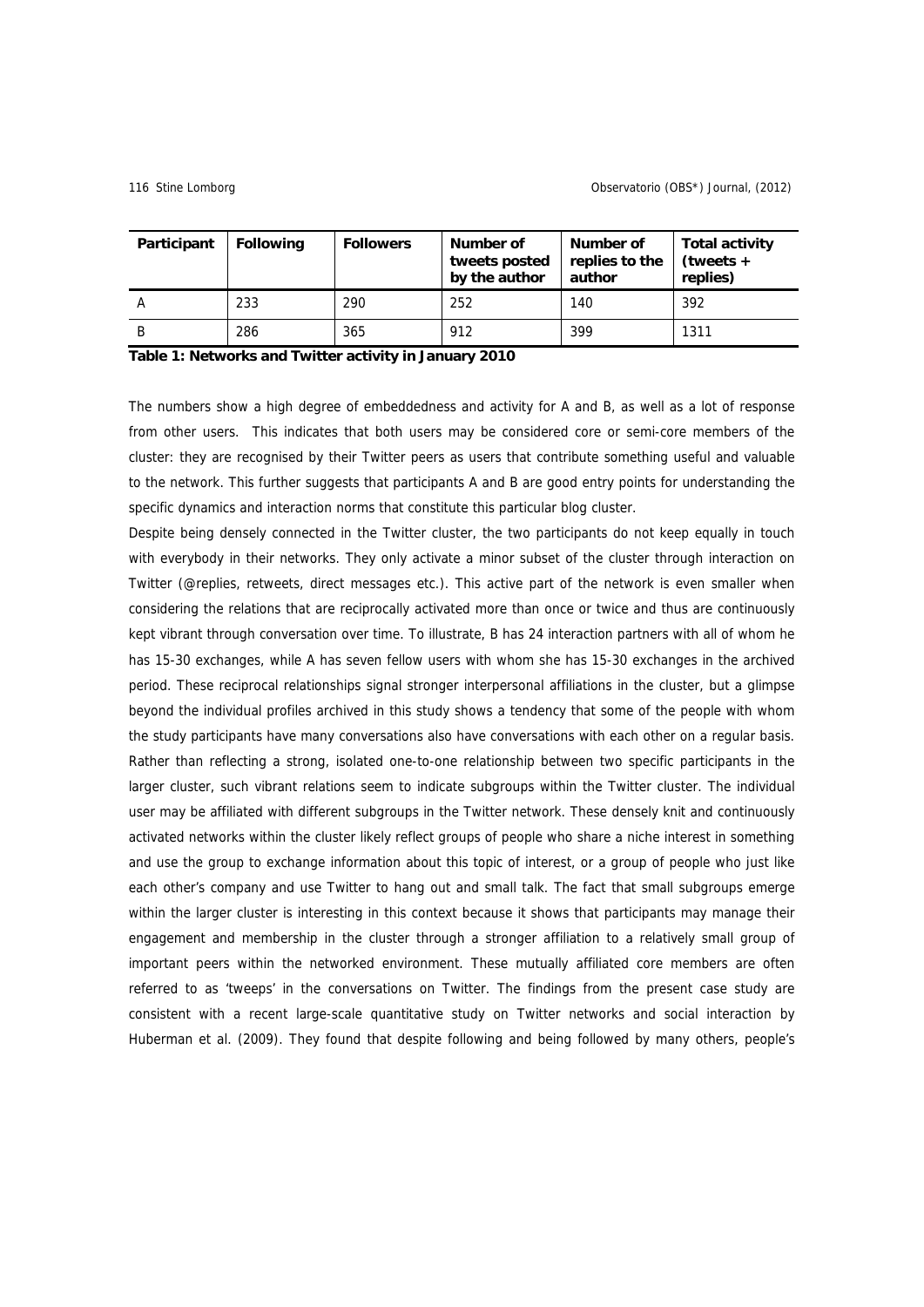interactive engagement is limited to the few that matter and build on reciprocation of attention. Thus, this seems to be a prevailing tendency in Twitter use in general, and not something specific to my sample. The actively maintained bidirectional relationships point to norms of mutuality and reciprocation of interest being pivotal to the interactional patterns and practices of small groups on Twitter. These continuous actualizations of relationships to important peers play a vital role in positioning the individual user not only as a member of the cluster, but as a member with closer association to specific other members of the cluster: the relevant others, the tweeps. With reference to the Simmelian idea of relational selves, the individual Twitter user's actualised connections and interactional activities with relevant others in the network implies that these relevant others have an influential role in negotiating the individual's expression of self. It is in the continuous articulation of relationships with relevant peers that the individual user is portrayed as a competent member of the cluster. As the subsequent sections document, these continuous articulations of relationships take place against the background of specific thematic and stylistic norms.

# **Building and maintaining networks of affiliation**

A key tenet in Simmel's relational theory of the self is socialisation, the process in which an individual marks his or her belonging to distinct social circles by attuning his or her conduct to the norms of the group and context (Simmel, 1955: 138-142). Accordingly, understanding the characteristics and norms of conduct in a given social setting becomes pivotal to describing the individual's expression of self in this context. Moreover, our conceptions of appropriate behaviour, and our understanding of ourselves in one context of affiliation intersects with and feeds into our conduct in other social situations and ensures that we can maintain a coherent sense of self and the social world (Gajjala, 2009; Robinson, 2007). How does socialisation play out in the dynamics of affiliation on Twitter?

The common account of how the users in this study started using Twitter is a story of curiosity and disappointment. Having heard about Twitter in the media, or seen interesting people (e.g. gadget and tech experts, design people and celebrities) refer to their Twitter profiles and activities, they created profiles on the site. At first, they would conceive of the site as all about individual status updates and accordingly something that did not really add anything new to their repertoire of communication channels. As A states, 'I could not see the point with it, I thought it was strange to take such a small part of Facebook' (A, Interview).<sup>[3](#page-6-0)</sup> In addition, since none of them really knew anyone on Twitter, it was hard to figure out whom to follow, no one followed them, and thus it all seemed pretty useless. As a consequence, the profiles of the two study participants remained inactive for a long time. Only when A and B began to put effort into

<span id="page-6-0"></span><sup>&</sup>lt;sup>3</sup> All the quotes from the study participants were translated by the author.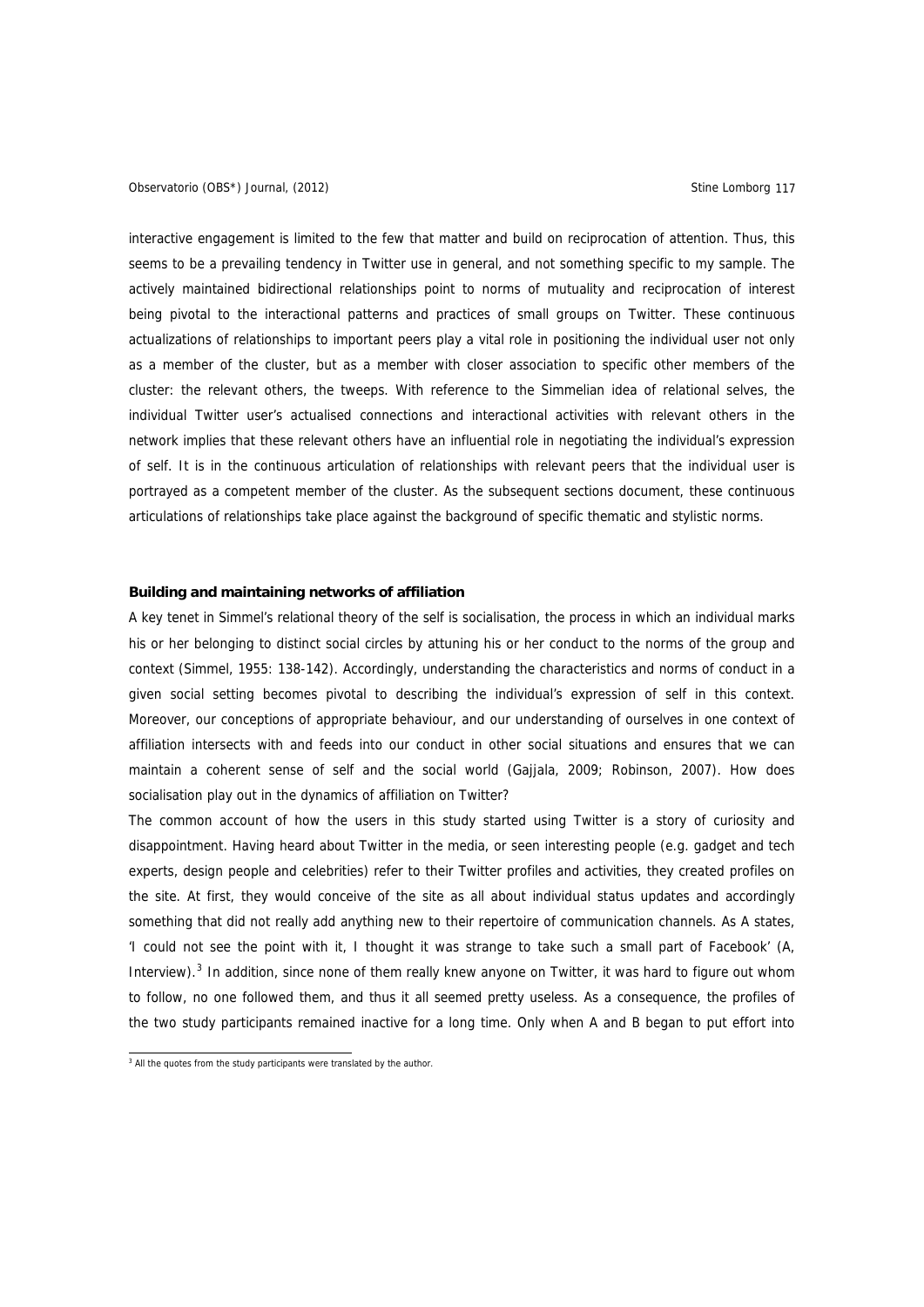finding interesting people to follow, composing tweets, and gaining followers, did Twitter start 'growing' on them.

Following these accounts, it seems that Twitter is only perceived as useful and fun when the users have somebody relevant to talk and listen to – when the network is activated. Other studies confirm this, in that they have found that conversation with other Twitter users in one's network strengthens the attraction and motivation for being active on Twitter (e.g. Honeycutt & Herring, 2009; Java et al., 2007; Marwick, 2010). To grasp the meaning of the interactional and relational dynamics on Twitter in the users' daily lives, in this section, I analyse how users establish connections, become part of networks and initiate conversations with relevant others on Twitter.

The first element in building a network around one's profile on Twitter is to find somebody to follow. It can be quite difficult and time consuming to find relevant others to follow on Twitter. The site does have a search function where it is possible to search for specific others by name, but this requires that users know exactly who they are looking for, which is often not the case. Instead, the most common way to find others to follow is traversing the Twitter networks of others already in the user's Twitter network to locate interesting people in their Twitter networks and begin to follow them. Thus, the Twitter user is from the start highly dependent upon her Twitter network. Related, a collective practice has emerged over time to enable an easier and less time consuming way to find relevant others to follow, namely the practice of recommending others within Twitter to one's followers. The practice is an institutionalised weekly event called Follow Friday (FF), and is a quite efficient way to expand one's network. When somebody, whom a given user already approves of, FF's somebody else, it seems likely that the recommended user might also be relevant to follow.

The possibly relevant others that a user begins to follow are put through a screening process at first. As A describes it,

When you just start following each other you may have a few exchanges, and then it fades

out. There are of course some people that you continue to stay in touch with every once in a

while. It is like sniffing each other, then it is fine and you move on. (A, Interview)

These newly added others are evaluated based on what they contribute to the feed, and they will be unfollowed again if they do not offer anything of interest, value or amusement to the user. In that case, they are just considered to be noise in the feed – something to get rid of. This practice of unfollowing is also executed if a user behaves inappropriately. For instance, A describes how she unfollows other users if their tweets are rude and offensive (A, Interview). B reports something similar when describing an instance where he has unfollowed a fellow user, whose tweets were becoming too rabid. 'I do not want to contribute to that others who follow me can see that I follow him' (B, Interview). He simply would not want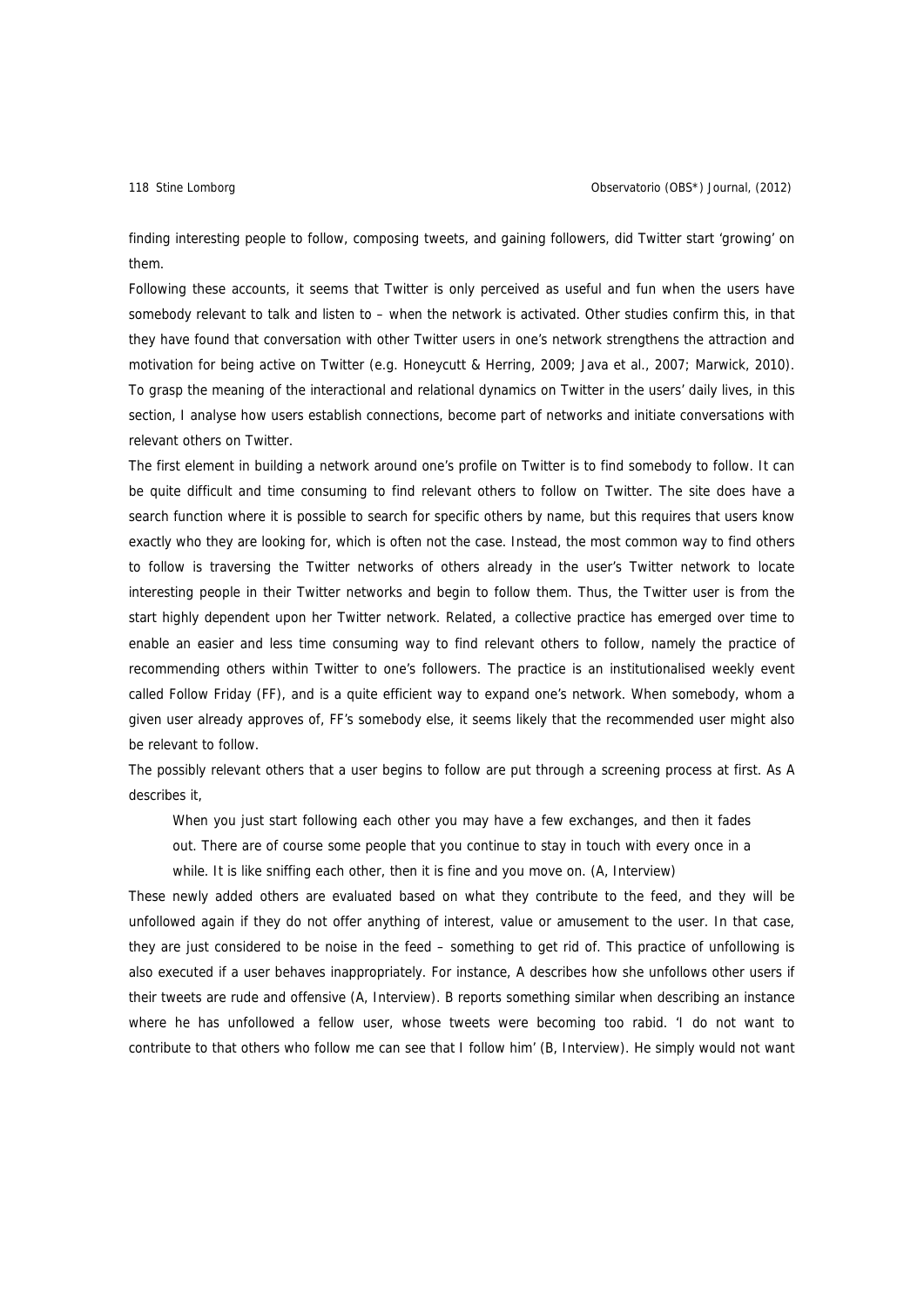to be associated with that kind of behaviour, and the unfollowing is a way to mark his disapproval (B, Interview). An inappropriate tone can thus simply turn off the network and result in losing one's audience and membership in the cluster. By selecting and filtering other users, an individual user customizes the Twitter feed to suit his or her preferences – you only get what you choose to get, and you can always change your mind (B, Interview). The act of following others is in a sense a way to court them and a way for the follower to signal that he or she aspires their affiliation.

The second element of building a network is to get followers, something that is difficult in an entirely different way: the user must write interesting tweets so that other Twitter users will notice her and evaluate her contribution positively. To be sure, attracting many followers may be prestigious in itself, and a key motivating factor for continuing to put effort into tweeting, as argued by Marwick (2010: 207). However, who is in the audience also plays an important role. The individual user may be particularly interested in attracting specific audiences in order to establish dialogue and (professional or personal) connections with a few relevant peers, while other parts of the potential audience may hardly be considered relevant. This can be quite a challenge, considering that the new user can be very hard to find for potential followers, since she has not yet established a network that makes her visible to a wider audience. Added to this, the new user goes through the same trial period as described above, in which she is put to the test by her newly gained followers and either deemed worth following or unable to sustain the readership. In other words: the user must demonstrate that she understands and masters the genre to be included in the networks in which she aspires to participate. As A describes it, 'I think some people have the feeling in there, especially new ones, that they just stand there and nobody listens to what they are saying, and they really have to prove that they contribute something' (A, Interview). It takes time and effort to be included and deemed interesting enough for other users, but once included, it requires less effort to gain new followers because one's visibility in the network is increased: the more followers, the easier it is to be found by new ones. Added to this, for potential new followers it may be a quality stamp that a given user has already amassed a decent number of followers.

Gaining followers is important for both study participants, because it motivates them to continue tweeting, and A admits to be emotionally affected if people unfollow her. For the same reason, she has many considerations concerning how to please her audience:

If I have to be completely honest, it is a question of making yourself appear interesting,

make yourself sound funny, and not vulgar, too much or annoying. To do it the coolest way, simply make a good impression on others. (A, Interview)

The appreciation of followers and consideration for keeping them interested expressed by the two study participants confirms the importance of being validated and recognised as interesting by fellow users.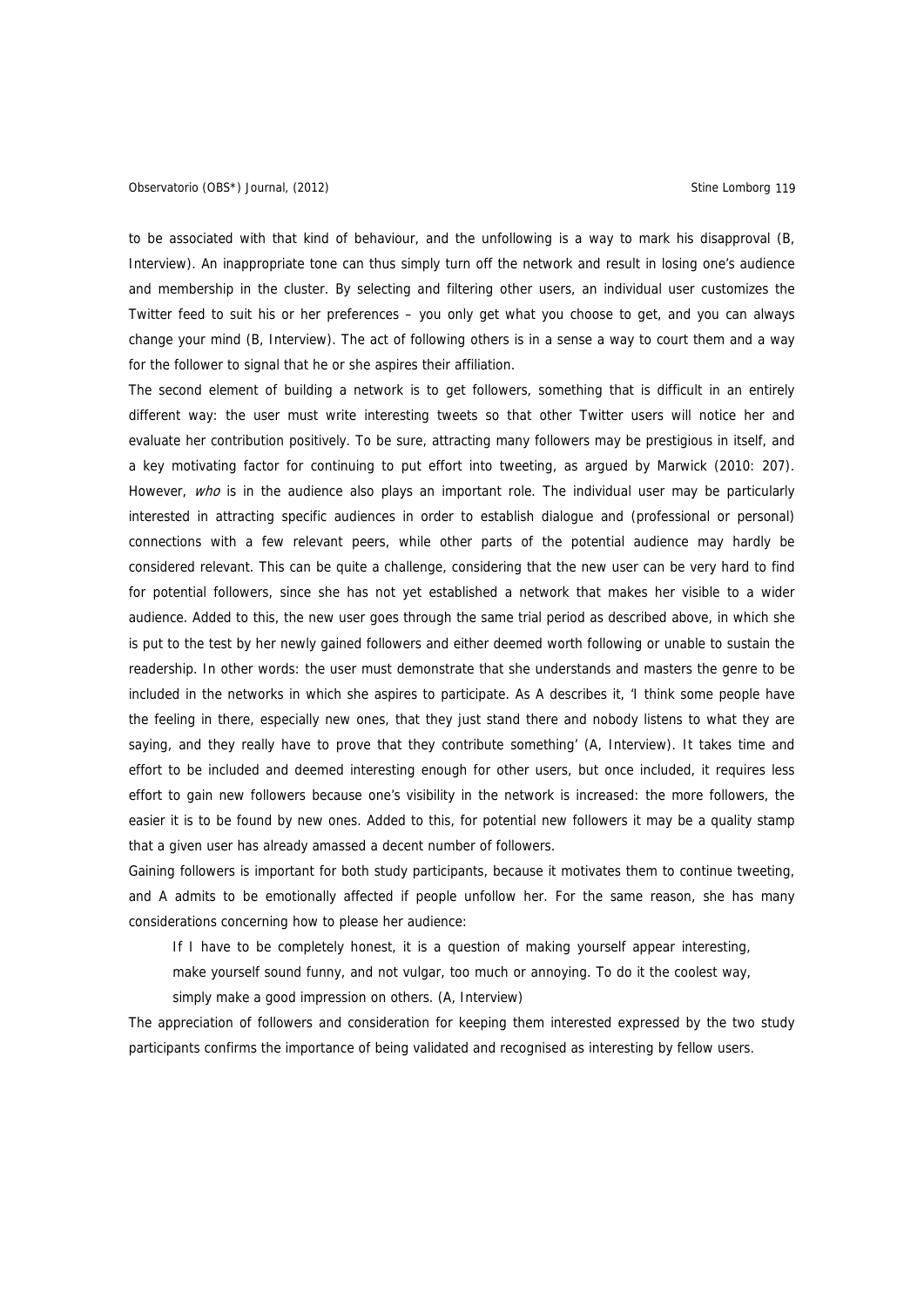Being accepted by fellow users has a lot to do with catching a certain tone and learning what is considered interesting tweets. The two interviewees seem to agree on what constitutes a good tweet: it is a tweet that is both informative and funny. None of them care to read trivial matters from the everyday lives of others, and even less if they are not served with a surprising twist, or a touch of self-irony, so that the reader feels that the author is invested in the tweet (A, Interview; B, Interview). While the participants may have varying conceptions of what kind of information is relevant, simply because they have different interests, the idea that good tweets are served with a hint of humour and personality indicates that there is some kind of norm(s) at play concerning the tone in the cluster, and perhaps on Twitter in general. It is this tone that new participants must catch to be included in the networks they wish to be part of.

Both participants orient themselves to the informal and humorous stylistic norm prevalent in their cluster, in that they attempt to apply self-irony and humour in their own tweets, and in that they praise such creative, playful and humorous tweets from others. Accordingly, in working their way into – and maintaining – Twitter networks, the users seek to adjust their modes of expression to fit their peers' already-established preferences. Again, returning to Simmel, the network dynamics simply nurture and sanction a specific expressive style characteristic of that network. Users are socialised and, if successful in creating a network of relevant others around them, become accustomed to the informal and playful style on Twitter. This, in turn, creates and regulates a relevant context for the conversations on Twitter – or a certain atmosphere framing the communication. In this cluster: informal, funny and casual.

An important sign of inclusion in a given network is when relevant others respond to or retweet the user's tweets. Both study participants consider this a sort of recognition of their contributions. As B puts it: 'it is a little bit funny when somebody like C, who has been a part of this for many years, retweets something I have written' (B, Interview), indicating that he sees C's retweet as a quality stamp of his tweets. Besides indicating that some well-established cluster participants may be particularly well positioned for granting other members' acknowledgement, this suggests that commenting or refraining from it may be a tool for regulating membership. By bothering to post an @reply, the reader indicates that the tweet is relevant and interesting, thus implicitly sanctioning the behaviour of the author as appropriate and welcome. It is likely that many @replies to particular types of tweets encourage more tweets of the same sort. Similarly, if a tweet receives only few @replies, or if the tone of the @reply is negative, it is likely that the author will be less inclined to post a similar thing. In this way, the author adjusts his or her tweeting activity to the audience's expectations and interests to keep the audience committed. This reflects a process of socialisation in which individual members attune their behaviours to each other and the network at large. This implies that aspects of themselves – interests, opinions, expertise and experiences – that are not as attractive to the relevant others are toned down.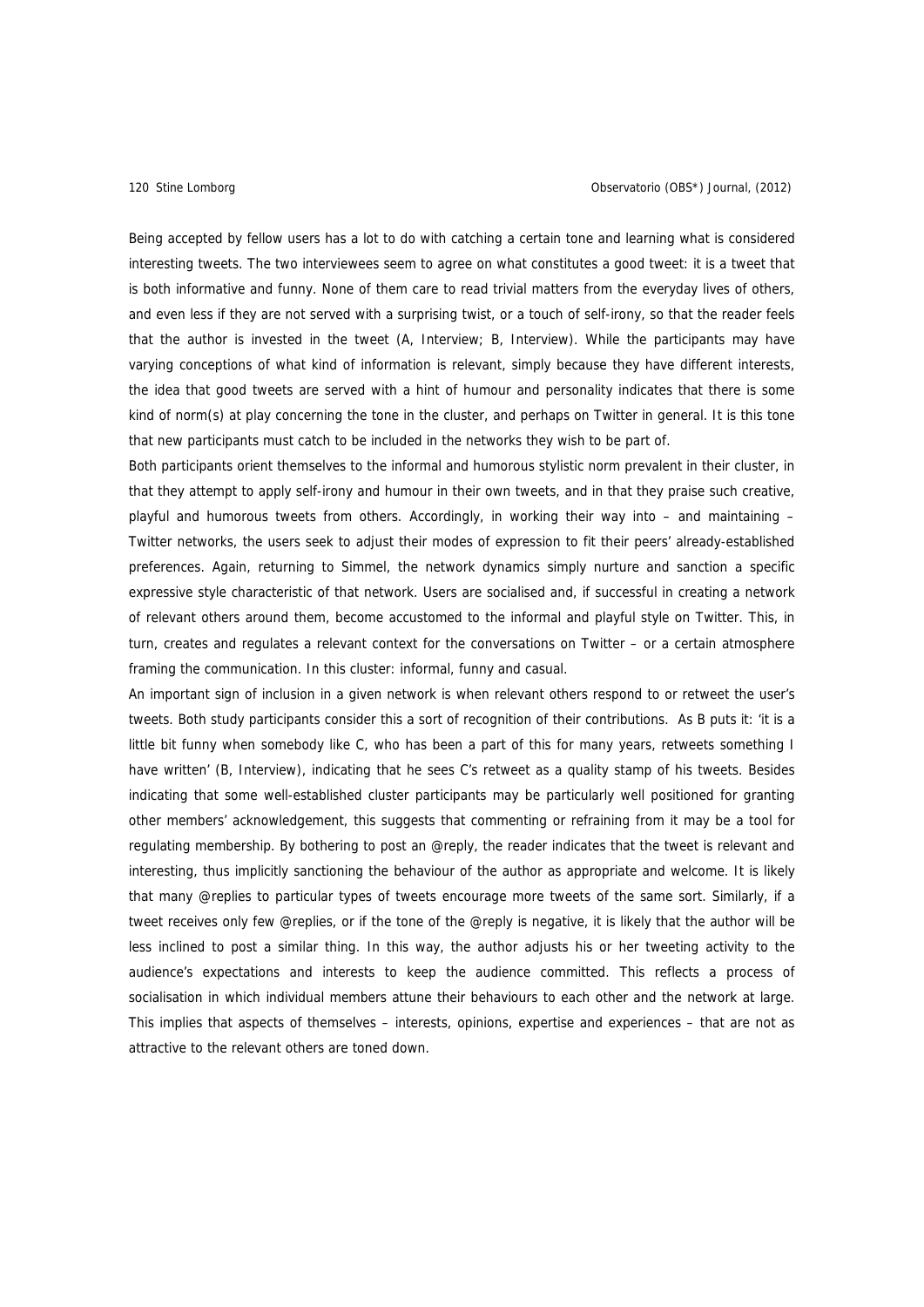# Observatorio (OBS\*) Journal, (2012) Charles Company of Contractor Company of Company Stine Lomborg 121

In her ethnographic work on the San Francisco tech-scene, Marwick (2010) describes these dynamics in terms of self-branding to get access to and status in specific social networks. In contrast to my study's focus on ordinary users, her work focuses explicitly on media professionals and aspirants. For Marwick, the self-promotional element implied in branding involves a professional, strategic impetus, and is a natural consequence of a competitive, entrepreneurial, and highly commercial environment. In contrast, ordinary users like the participants in the present study may adjust their self-presentations to their relevant peers' norms and preferences with no other strategic aim than simply to sustain companionship and good discussions on Twitter. Nonetheless, the studies align in showing how Twitter users may present a rather polished version of themselves to fit in and attract relevant others.

These possible constraints on the individual user's self-expression mean that the author cannot expect to engage her relevant peers in other topics and modes of expression that may be of personal value to her. Hence, the expression of self in Twitter networks is a highly collaborative accomplishment, driven by the mutual constitution of the user and the relevant others she may wish to connect to. This socialisation and movement towards conformity is of course not an instant dynamic, but it is likely that over time a specific tone and a specific set of topics become more central to the communication within the cluster and its subgroups, because these specific topics unite the different users in the network and spark conversation. This set of topics thus comes to define the network and its members.

### **'We are the tech elite' – themes and purposes that unite participants in the cluster**

In this final analysis section, I briefly analyse the topics pertinent for the cluster in which A and B participate, to illustrate how the thematic orientation in the conversation on Twitter lends a specific image or expression of self to the cluster and its members.

While the participants in the cluster tweet a great variety of topics, it is remarkable that the conversation in the collected Twitter feeds from A and B often evolves around discussions of new technologies, social media services and gadgets. Google Streetview, Google Buzz, the Kindle and the iPad are just some of the examples of topics of this kind in the data. The continuous pop-up of technology and media-related topics points to this being a core interest for many users in the cluster, and something that unites them.<sup>[4](#page-10-0)</sup> To be sure, quite a few of the other participants in the cluster work in the media and communications industries (journalism, marketing, IT-development, research etc.), and may have a professional interest in new media services and gadgets. Neither A nor B are professional experts on these topics, but by participating in

<span id="page-10-0"></span> 4 This focus on technology could seem to be a general thing that many people like to discuss on Twitter. My data are, however, not of a scope to make such a general claim.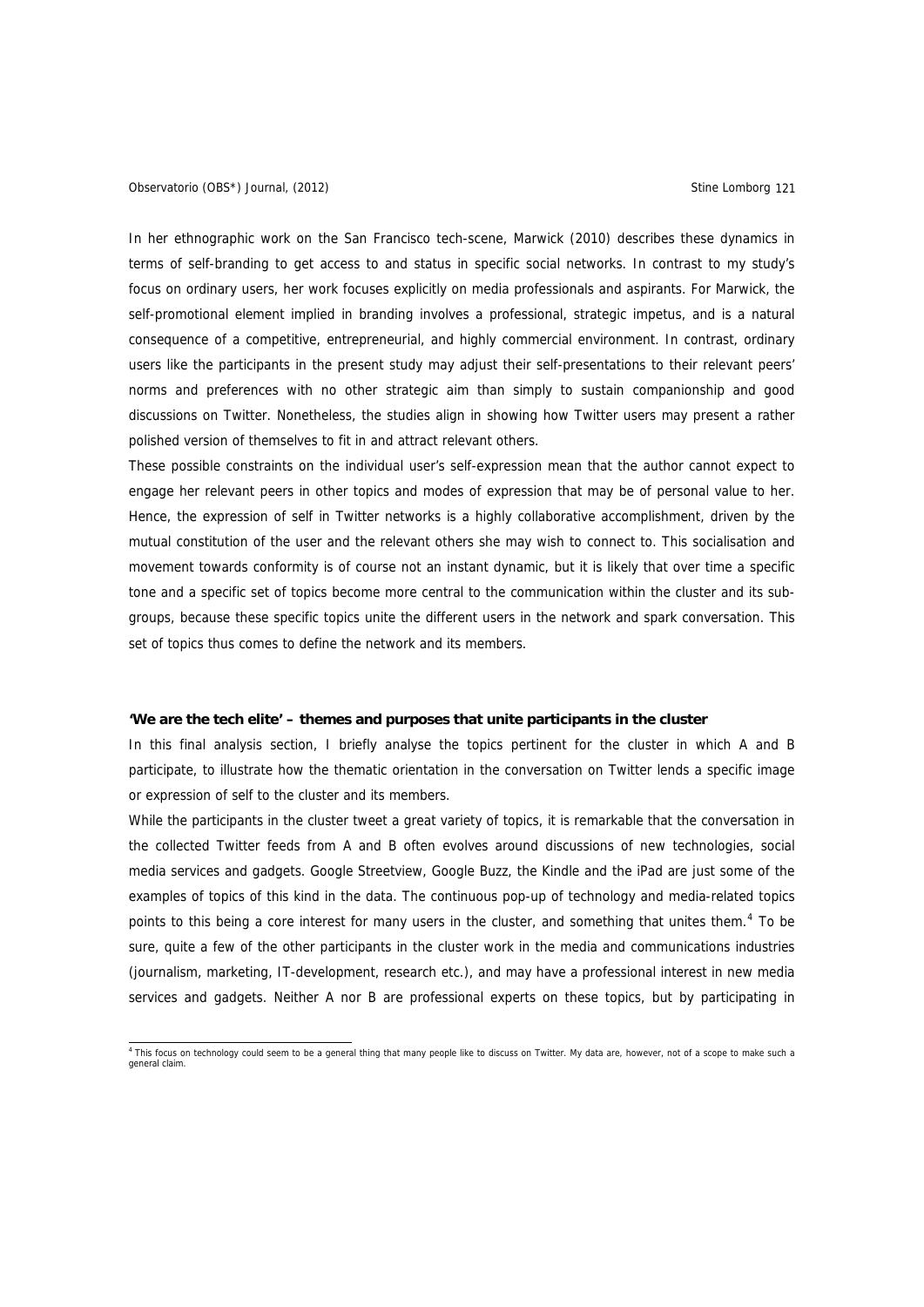discussions and being recognised for their contribution they may come to see themselves and been seen as knowledgeable frontrunners in this matter.

Sharing and discussing information about issues of common interest may begin with a posted link or a user's observation concerning a given technology-related event or new product that other users in the network are eager to learn more about through exchange of experiences and viewpoints. Hence, Twitter becomes a vehicle for knowledge sharing and a source of inspiration and advice concerning new technology. Apart from functioning to enhance knowledge and exchange experience with peers, connecting and engaging in conversations around topics of shared interest in the network has added value to the participants, and A and B describe it in terms of both personal and professional networking (A, Interview; B, Interview). In essence, this involves using Twitter to facilitate easy mobilisation of the individual user's contacts, and occasionally this results in 'real-world' partnerships and business projects being launched. For instance, B has contributed to pitching ideas to an iPhone application developer through Twitter. A has used her involvement in Twitter-conversations about the Kindle, and her Twitter talks with other entrepreneurs as a kick-start for becoming an entrepreneur herself and starting her own e-book business (A, Interview). In short, the Twitter cluster is engaged for collegial sparring.

Networking in various ways epitomises Twitter's role for users that are part of the cluster in which A and B participate. Besides reading and commenting on each other's tweets, the cluster participants hook up with each other on LinkedIn and Facebook, typically on so-called 'network Friday' - a Friday happening on Twitter initiated from within the cluster. Many of them meet up and have a drink the first Friday every month at a bar in Copenhagen for 'Twiday bar', a social event where people hang out and small talk over drinks to mark the transition from work to weekend. The recurrent Friday bar event is also organised from within the cluster. They have a 'Twitter Christmas party', meet up to play table tennis and participate in an annual Twitter charity event, 'Twestival' (B has even assisted in organising a Twestival). A few of them have even begun to see each other privately in small groups, suggesting that closer relationships may develop from sustained commitment to conversation with likeminded strangers on Twitter. Indeed, the core members of the cluster are connected across contexts and socialise with each other on a regular basis.

While the focus on technology and social media-related products and issues are central to the cluster, because they serve informational and network mobilising functions, they also facilitate the establishment of relationality within the group, in that its members use Twitter as a space for hanging out with likeminded strangers and acquaintances. There is a very subtle line between information-sharing and pure sociability in the archived data. Sociability and socialising often work in tandem with information-sharing and networking in the sense that both purposes are often fulfilled in the same ongoing conversation. Further, the fact that core members of the cluster have begun to meet up for more socially oriented events outside Twitter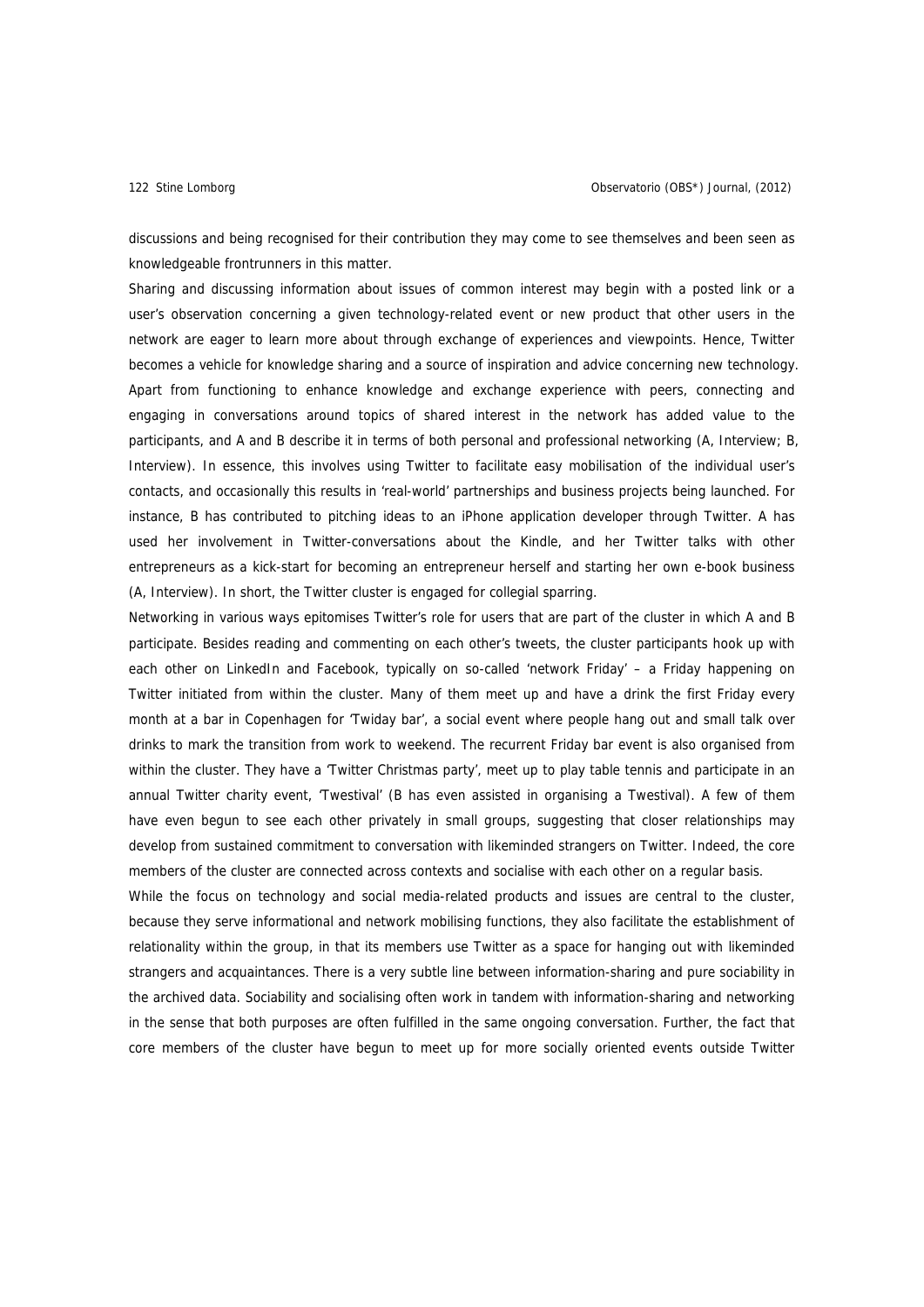suggests that over time the cluster has further developed the relational dimension of participation in the cluster. The casual, informal and joking style characteristic of the cluster underlines these sociable and relational aspects. A explicitly describes her Twitter activity in terms of fun and cosiness, especially in the evenings, and on Fridays:

Sometimes, I can sit at work behind the screen and simply hide and giggle about it for half a day, because, I would say, especially on Fridays the atmosphere is quite unrestrained in there. These themes run, like 'dirty Friday'<sup>[5](#page-12-0)</sup> and other things. So usually it is quite fun in there and relaxed and people are happy. (A, Interview)

The repeated themes that especially play out on Fridays in the cluster often have only vague informational value (i.e. exchange of knowledge and experiences concerning a topic), whereas the relational output generated may be important to creating cohesion within the cluster. Arguably, a more relational, or sociable, dimension is added to the cluster over time as a result of continuous information exchange and a growing sense of cohesion in the cluster (Baym, 2010: 128).

In relation to expressions of the self, the orientation towards technology and social media-related topics in this particular cluster means that the cluster comes to base its group identity on the interest in technology, and on being sort of a 'tech elite' (B, Interview). Through continuously invoking new technologies and gadgets as reference points in the conversation, the participants shape their Twitter-membership according to certain topical criteria: namely that participants must be eager and able to take part in these gadget-, social media- and tech-related discussions and demonstrate technological savvyness (A, Interview). Being able to contribute to these discussions is a status marker for the participants. For B, who claims to have a long-time passion for new technologies and gadgets, Twitter offers a platform for sharing his expertise, getting easy access to discussing the newest media and technology trends, and associating with likeminded, and often more established, professional experts in the field. On the flipside, the technological savvyness required to gain access and recognition as a relevant other in the cluster excludes those who may not be as knowledgeable and well informed on new technology trends from entering the conversation.

By bringing technological trends to the thematic fore of participation and membership in the Twitter cluster, the interactional and relational dynamics create a pressure towards the expression of a very particular version or aspect of the individual user's self that fits the group. By enhancing this aspect of the self and not other aspects, the user can connect to likeminded others in the setting and become accepted and recognised by relevant others in the network in which the user aspires membership. This pressure is not unique to Twitter and other networked media, but is a fundamental social dynamic. A person's choice of affiliation reflects the aspects of the individual's personality that he or she would like to emphasise. In other

<span id="page-12-0"></span><sup>&</sup>lt;sup>5</sup> 'Dirty Friday' is a recurrent event on Fridays where the core users within the cluster tweet links to funny and sexually loaded pictures, videos and writings online. The event is initiated from within this particular cluster and is thus a unique happening within this specific group of people.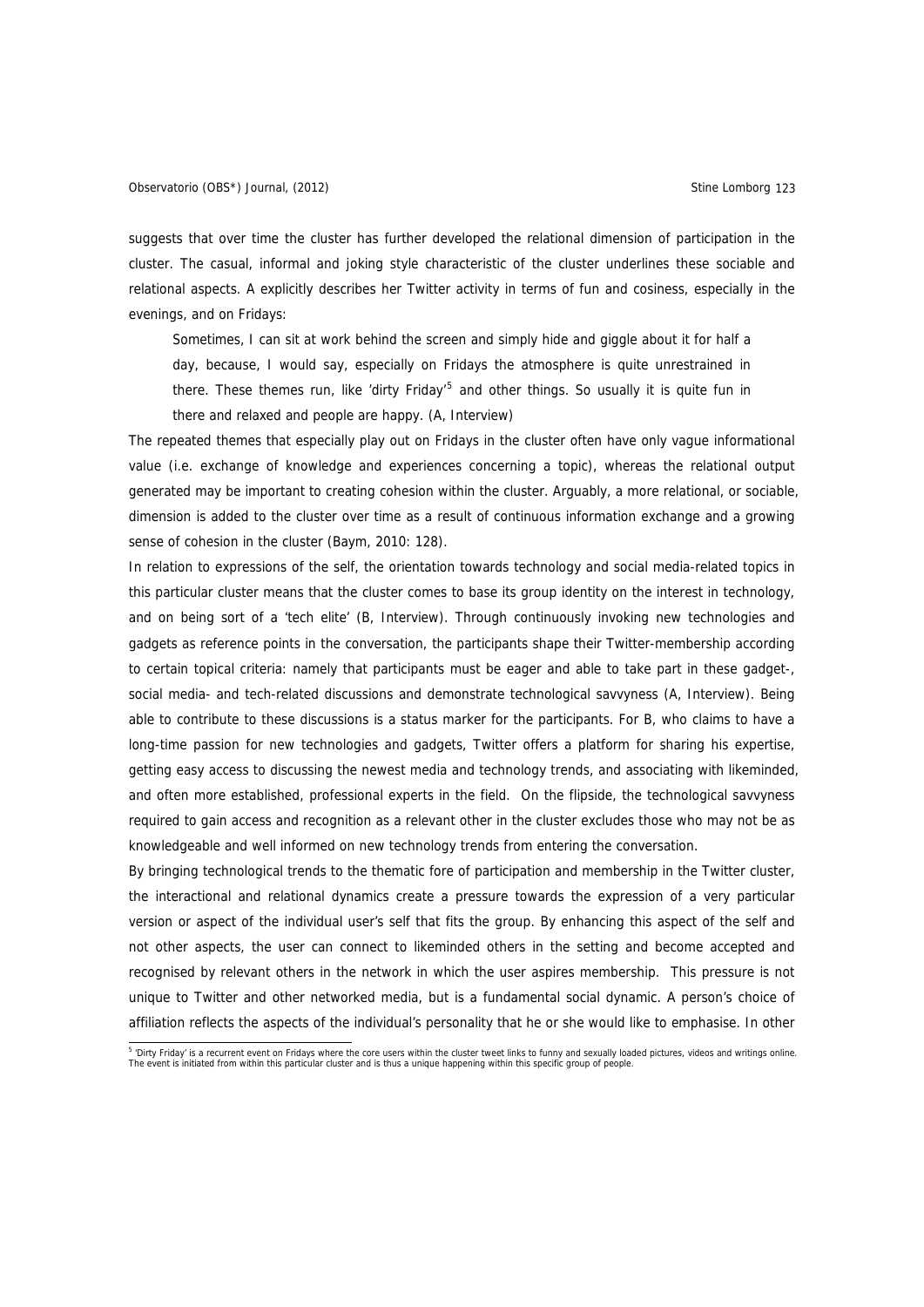words, a person uses his or her network of affiliation in a given context to enact and sustain a specific sense of self. We want to be seen with specific others in specific contexts, because their company puts us in a certain light: as one of them; part of a group. In many ways, what happens on Twitter is similar to what we see when people chose to wear a certain type of clothes and consume specific cultural products that make us fit into specific sub-cultures, professional communities and so forth (Simmel, 1955; Baym, 2010: 112). However, with Twitter and other networked environments, the influence of the network of affiliation, the dynamics of socialisation, and the process of mutual adjustment in the expression of self become very explicit. Further, they manifest themselves in a special way, as successful socialisation is likely to be reflected in the mutual recognition and acknowledgement within the network of affiliation that is expressed in and through sustained conversational activity among participants.

## **Conclusion**

In this paper I have analysed and discussed the process of becoming a 'tweep' as a relational and collaborative accomplishment, negotiated through interactions within networks of affiliation to relevant others. Presenting key findings on network dynamics from a larger qualitative case study on networking and sociality in Twitter as an emergent communicative space, I have demonstrated how networks of affiliation and specifically interactional dynamics within these networks fundamentally shape an individual's expression of self. To establish oneself as a Twitter user and begin building networks of affiliation, it is pivotal to make oneself visible by 1) identifying relevant and interesting Twitter users to follow; and 2) offering interesting tweets in return to gain followers, keep them committed and possibly engaging them in conversation. These basic dynamics of socialisation, inherent to the Twitter network, create a pressure towards adhering to certain norms, negotiated within a given cluster, concerning relevant topics and stylistic-expressive means. In short, densely connected networks of users nurture specific conventions regarding the expression of self. This implies that the self expressed is a socially sanctioned one in which there is little room for idiosyncratic aspects, including interests and opinions that may be of personal value for the individual user, but irrelevant for the group.

Returning to Simmel, patterns of group-affiliation have tendency to treat the individual as group-member rather than as an individual (1955: 139), implying that the expression of an individual's self in a given social circle will be significantly coloured by the group identity of the social circle. Analytically this implies that when zooming in on one isolated social grouping, a person's total expression of self is overshadowed by the specific social identity enacted in the setting. It is in the patchwork of affiliations to different groups that the uniquely personal shines through (Simmel, 1955: 138-142).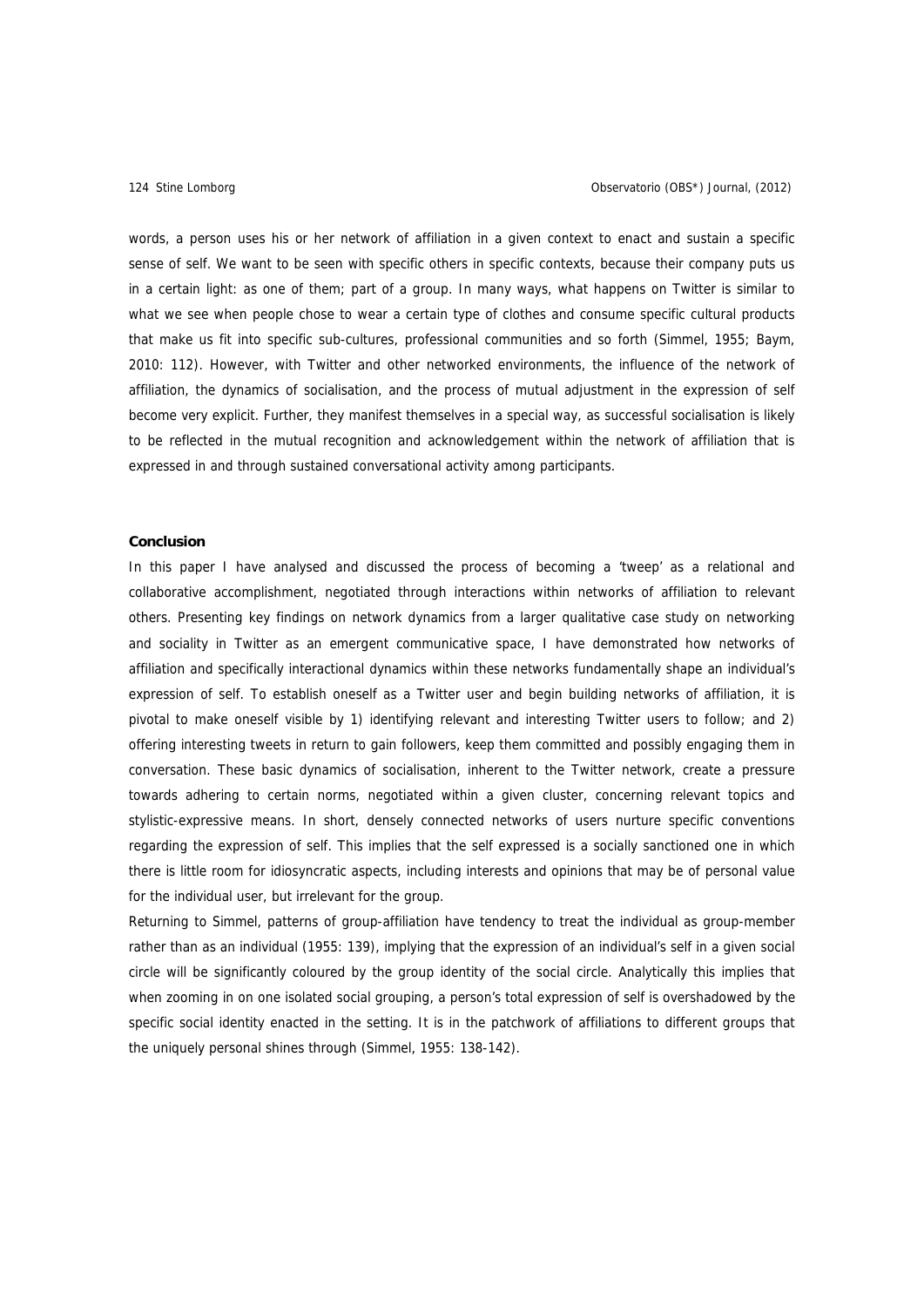Observatorio (OBS\*) Journal, (2012) Charles and Company Stine Lomborg 125

In relation to this, a promising path for future research would be to consider how different expressions of individual selves intersect online. Does presence and participation in different social media nurture different, and perhaps more nuanced expressions of self? What strategies are used to sustain a coherent sense of online self (e.g. interlinking profiles on social network sites, blogs etc.)? What role do existing networks (e.g. old school friends, family, colleagues etc) play on sites like Facebook play vis-à-vis networks of likeminded strangers (e.g. blogs and Twitter)? And, related, what may be the role of the specific communicative genre at hand (i.e. the communicative characteristics and constraints of various genres of social media) in the process of collaboratively negotiating the expression of self?

# **References**

Baym, N. K. (2010). Personal connections in the digital age. Cambridge, UK: Polity Press.

boyd, d. m. (2008). Taken Out of Context. American Teen Sociality in Networked Publics, PhD Thesis. University of California, Berkeley. Retrieved from http://www.zephoria.org/thoughts/archives/2009/01/18/taken\_out\_of\_co.html

boyd, d. m., & N. B. Ellison (2007). Social network sites: Definition, history, and scholarship. Journal of Computer-Mediated Communication, 13(1), article 11. Retrieved from <http://jcmc.indiana.edu/vol13/issue1/boyd.ellison.html>

Brake, D. R. (2009). 'As if nobody's reading'?: The imagined audience and socio-technical biases in personal blogging practice in the UK. PhD Thesis. The London School of Economics and Political Science.

Danmarks Statistik (2011). Befolkningens brug af Internet 2010. [The use of the Internet in the Danish population]. Retrieved 12.1.2011 from<http://www.dst.dk/pukora/epub/upload/15239/it.pdf>

Donath, J. (1999). Identity and deception in the virtual community. In M. A. Smith and P. Kollock (eds.). Communities in Cyberspace (pp. 27-58). London and New York: Routledge.

Ellison, N., Heino, R. and Gibbs J. (2006). Managing Impressions Online: Self Presentation Processes in the Online Dating Environment. Journal of Computer-Mediated Communication 11(2), article 2. Retrieved from http://jcmc.indiana.edu/vol11/issue2/ellison.html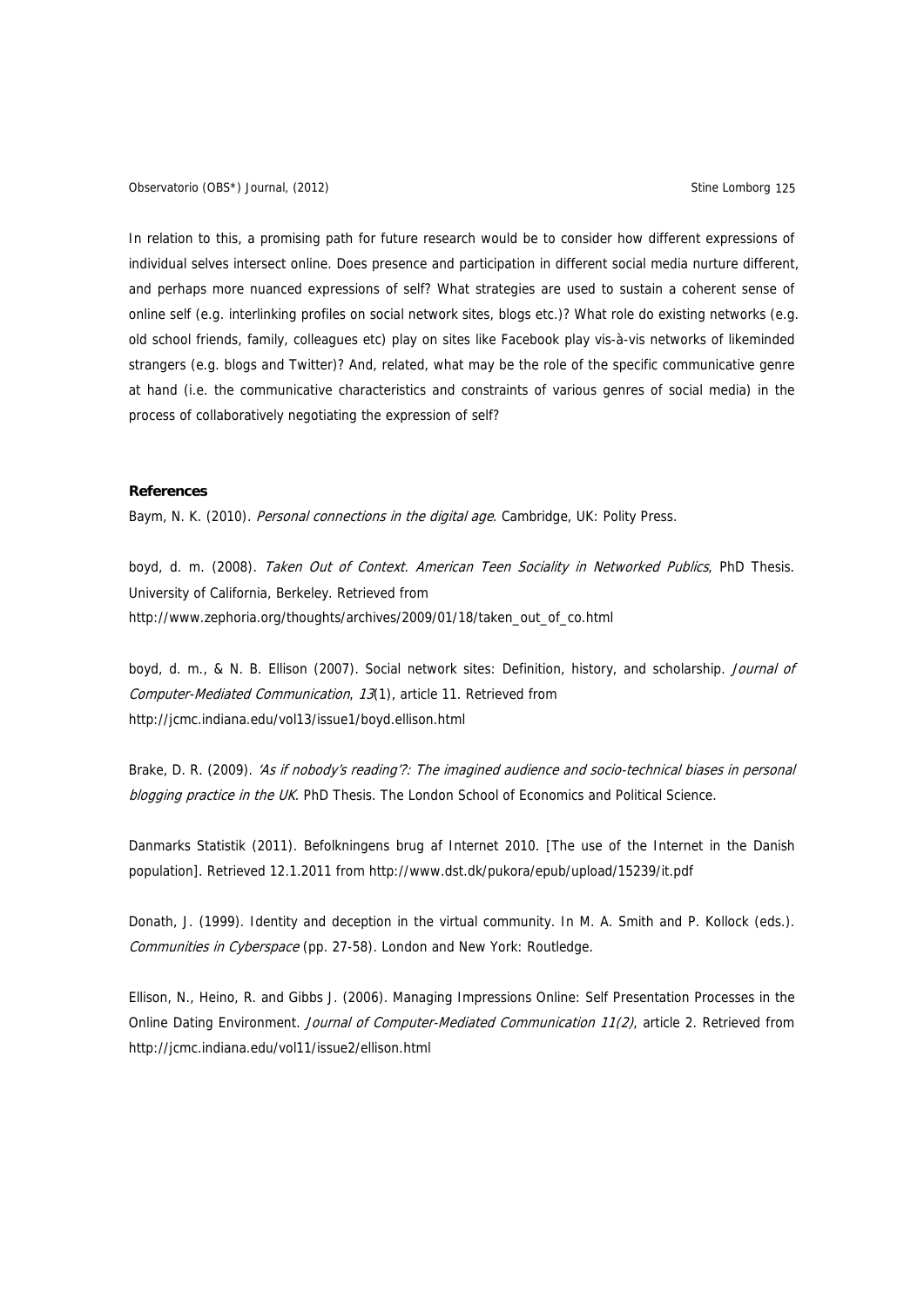Finnemann, N. O. (2003). Netværk, medier og identitet. [Networks, media and identity] In I. Bondebjerg and H. Bang (eds.). Netværksbegrebet og netværkssamfundet (pp. 37-53). Modinet, Working paper no. 4. Copenhagen.

Gajjala, R. (2009). How can researchers make sense of the issues involved in collecting and interpreting online and offline data: Response to Shani Orgad. In A. N. Markham and N. K. Baym (eds.). Internet Inquiry: conversations about method (pp. 61-68). Thousand Oaks, CA: Sage Publications.

Garfinkel, H. (1967). Studies in Ethnomethodology. Englewood Cliffs, New York: Prentice-Hall.

Goffman, E. (1959). The Presentation of Self in Everyday Life. Garden City, New York: Doubleday.

Honeycutt, C. and Herring, S. C. (2009). Beyond Microblogging: Conversation and Collaboration via Twitter. Proceedings of the Forty-Second Hawaii International Conference on System Sciences (HICSS-42). Los Alamitos, CA: IEEE Press.

Huberman, B. A., Romero, D., and Wu F. (2008). Social networks that matter: Twitter under the microscope. First Monday, 14(1).

Java, A., Song, X., Finin, T., and Tseng B. (2007). Why we twitter: understanding microblogging usage and communities. Proceedings of WebKDD/SNA-KDD '07. ACM Press.

Lomborg, S. (2011a). Social media. A genre perspective. PhD Thesis, Aarhus University.

Lomborg, S. (2011b). Social media as communicative genres. MedieKultur, vol. 27(51), 55-71.

Marwick, A. E. (2010). Status Update: Celebrity, Publicity and Self-Branding in Web 2.0. PhD Thesis. New York University. Retrieved from http://www.tiara.org/blog/wp-content/uploads/2010/09/marwick\_dissertation\_statusupdate.pdf

Naaman, M., Boase, J., and Lai, C. H. (2010). [Is it Really About Me? Message Content in Social Awareness](http://infolab.stanford.edu/%7Emor/research/naamanCSCW10.pdf)  [Streams.](http://infolab.stanford.edu/%7Emor/research/naamanCSCW10.pdf) Proceedings of CSCW-2010. Savannah, Georgia. Retrieved from http://infolab.stanford.edu/~mor/research/naamanCSCW10.pdf